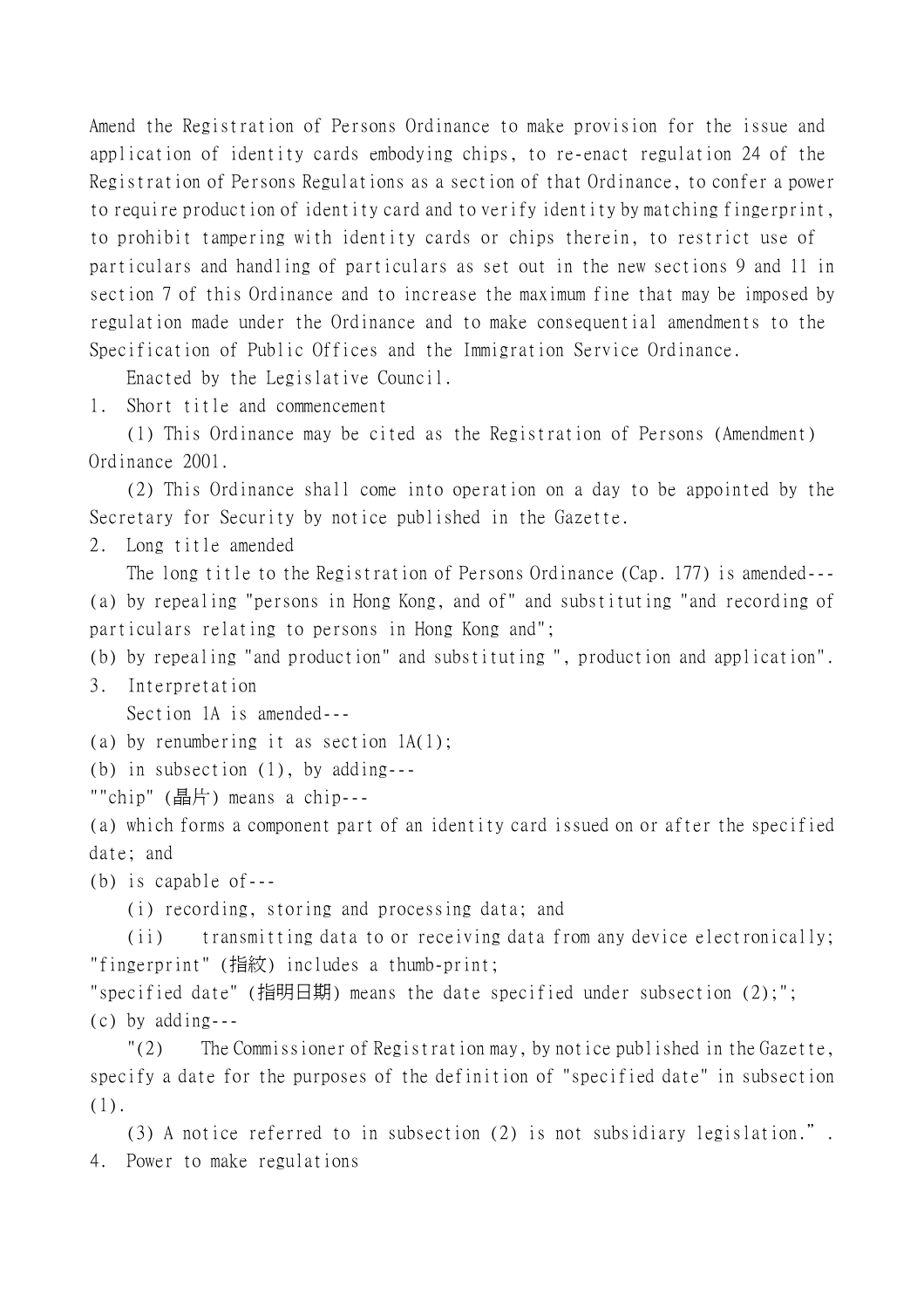Section 7 is amended---

(a) in subsection  $(2)$ ---

(i) in paragraph (c)---

(A) by repealing "facsimiles" and substituting "records";

(B) by repealing "印取" and substituting "套取";

(ii) in paragraph (e), by adding ", scanning or image capturing" after "photographing";

(iii) by repealing paragraph (f);

(iv) by adding---

"(gb) the use of digital images and the reproduction of such digital images in relation to identity cards;";

(v) by repealing paragraph (h) and substituting---

"(h) the issue of identity cards (including the issue of permanent identity cards to persons with the right of abode in Hong Kong wherever resident) and their form; (haa) information or particulars to be included in identity cards and data to be stored in chips;";

(vi) in paragraph (j), by adding "and matching of fingerprints for verification of identity" after "cards";

(b) in subsection (3), by repealing "of \$20,000" and substituting "at level 5".

5. Requirement to apply for

new identity cards

Section 7B(1) is amended by repealing "1 July 1987, or issued" and substituting "the specified date, or issued on or".

6. Power to declare old identity

cards invalid

Section 7C(1) is amended by repealing "1 July 1987, or issued" and substituting "the specified date, or issued on or".

7. Sections added

The following are added---

"9. Restriction on use of particulars

Subject to section 10, particulars furnished to a registration officer under this Ordinance may be used for and only for the following purposes---

(a) enabling the Commissioner to keep a register of persons;

(b) enabling identification of individuals; or

(c) such other purposes as may be authorized, permitted or required by or under any Ordinance.

10. Duty not to disclose photographs,

fingerprints and particulars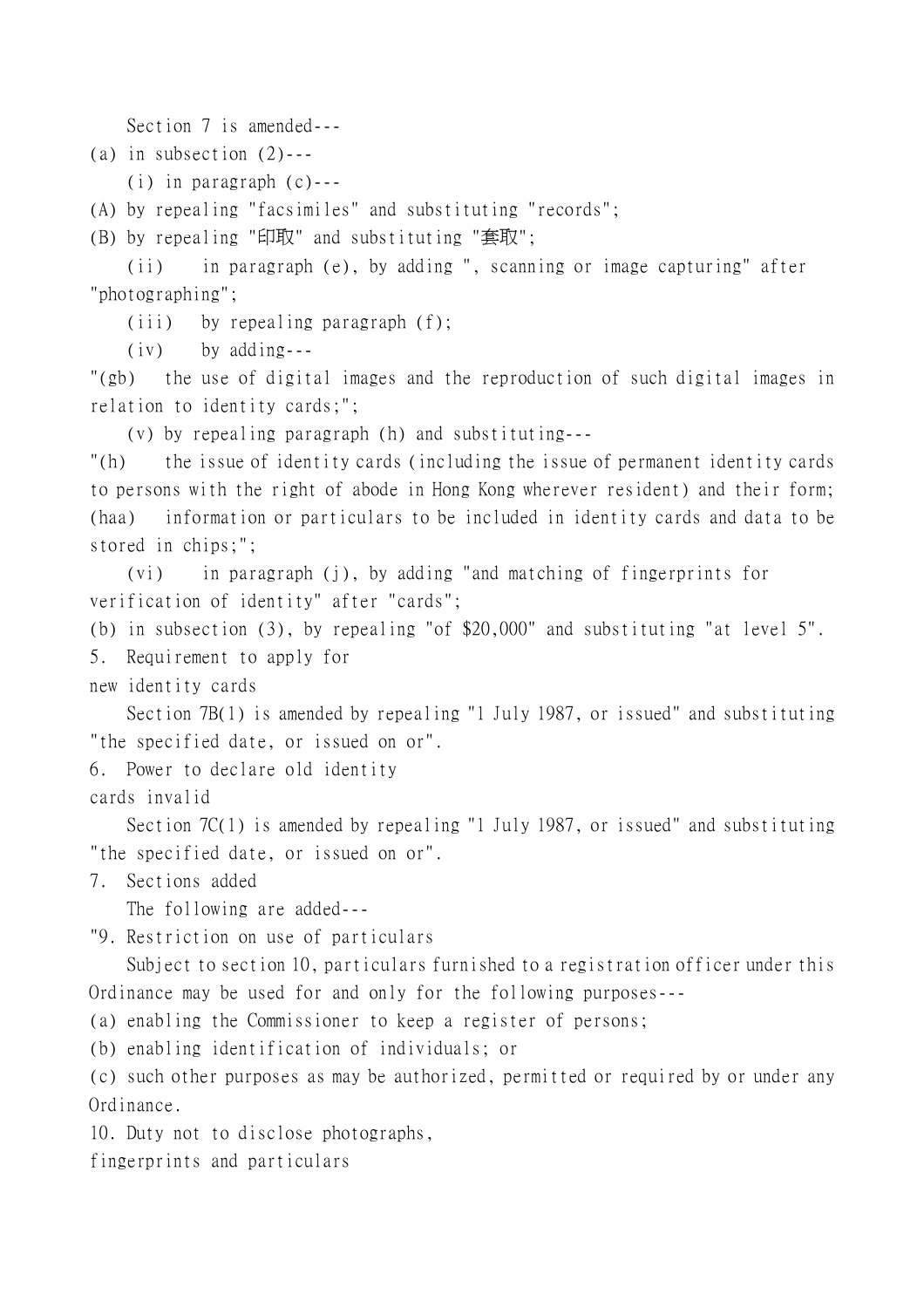Subject to the provisions of regulation 23 of the Registration of Persons Regulations (Cap. 177 sub. leg.), a registration officer shall not---

(a) produce for inspection, or supply a copy of, the photograph of a person registered under the provisions of the Registration of Persons Regulations (Cap. 177 sub. leg.) or his fingerprint; or

(b) disclose or supply a copy of the particulars furnished under regulation 4(1)(b) of the Registration of Persons Regulations (Cap. 177 sub. leg.),

except and unless with the written permission of the Chief Secretary for Administration which may---

(c) refer to a person or class or category of persons by name, office or description; and

(d) contain such terms and conditions as the Chief Secretary for Administration may deem fit to impose.

11. Prohibition of unauthorized handling

of particulars

Any person who, without lawful authority or reasonable excuse, gains access to, stores, uses or discloses, any particulars furnished to a registration officer under this Ordinance shall be guilty of an offence and shall be liable to a fine at level 5 and to imprisonment for 2 years.".

Registration of Persons Regulations

8. Interpretation

Regulation 2(1) of the Registration of Persons Regulations (Cap. 177 sub. leg.) is amended by adding---

""officer of the Immigration Department" (入境處㆟員) means an immigration officer or an immigration assistant within the meaning of the Immigration Ordinance (Cap. 115);".

9. Registration, issue and renewal

requirements

Regulation 4 is amended---

(a) by repealing subregulation  $(1)(a)(ii)$  and substituting---

"(ii) the taking and recording of---

(A) his left and right thumb-prints;

(B) where it is only possible to take one thumb-print from him, his only thumb-print and one other fingerprint;

(C) where it is not possible to take any thumb-print from him, his fingerprints of 2 other fingers;";

(b) in subregulation  $(1)(b)$ , by adding---

"(xia) (where the applicant does not have a right of abode in Hong Kong) the conditions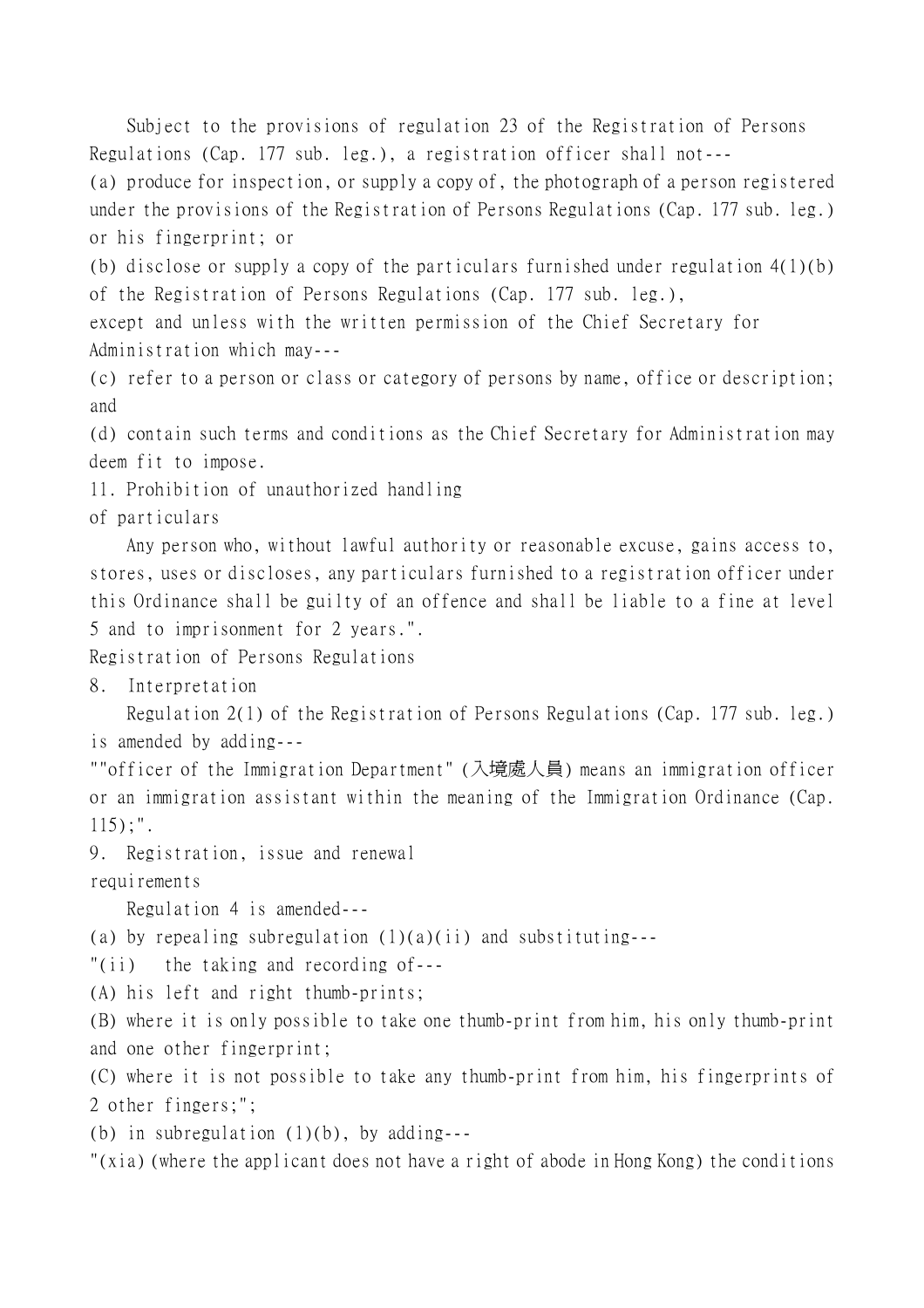of stay (including a limit of stay) imposed in relation to him under section 11 of the Immigration Ordinance (Cap. 115);";

(c) in subregulation (4), by repealing "left thumb-prints or other single".

10. Regulation added

The following is added---

"4A. Inclusion of particulars and data

(1) Without prejudice to regulation 5(1)(a), the Commissioner or any person acting pursuant to a permission given by the Commissioner may---

(a) include in an identity card such information or particulars; or

(b) store in a chip such data,

as may be necessary for the identity card to be applied for such purposes---  $(c)$  which ---

(i) require inclusion of information or particulars or storage of data other than the particulars referred to in regulation 4(1) in the chip; and

(ii) are provided for in any Ordinance; or

(d) which require inclusion of such information or particulars or storage of such data other than the particulars referred to in regulation 4(1) in the chip, as may be prescribed in Schedule 5.

(2) A permission referred to in subregulation (1) may be---

(a) given by the Commissioner---

(i) to any person or any class of persons; or

(ii) generally or in a particular case,

in such manner; and

(b) subject to such condition,

as the Commissioner thinks fit.".

11. Duty to keep and maintain records

Regulation 8(2) is repealed and the following substituted---

"(2) For the purposes of such records or for such other purposes as a registration officer may consider necessary, he may record fingerprints, information and documents furnished or made for the purposes of registration or for the issue or renewal of an identity card by---

(a) photographing;

- (b) scanning; or
- (c) image capturing.".
- 12. Duty to carry and produce identity card Regulation 11(3) is amended---

(a) by repealing "the left thumb-print, or, if this is not possible, such other single fingerprint" and substituting "2 fingerprints";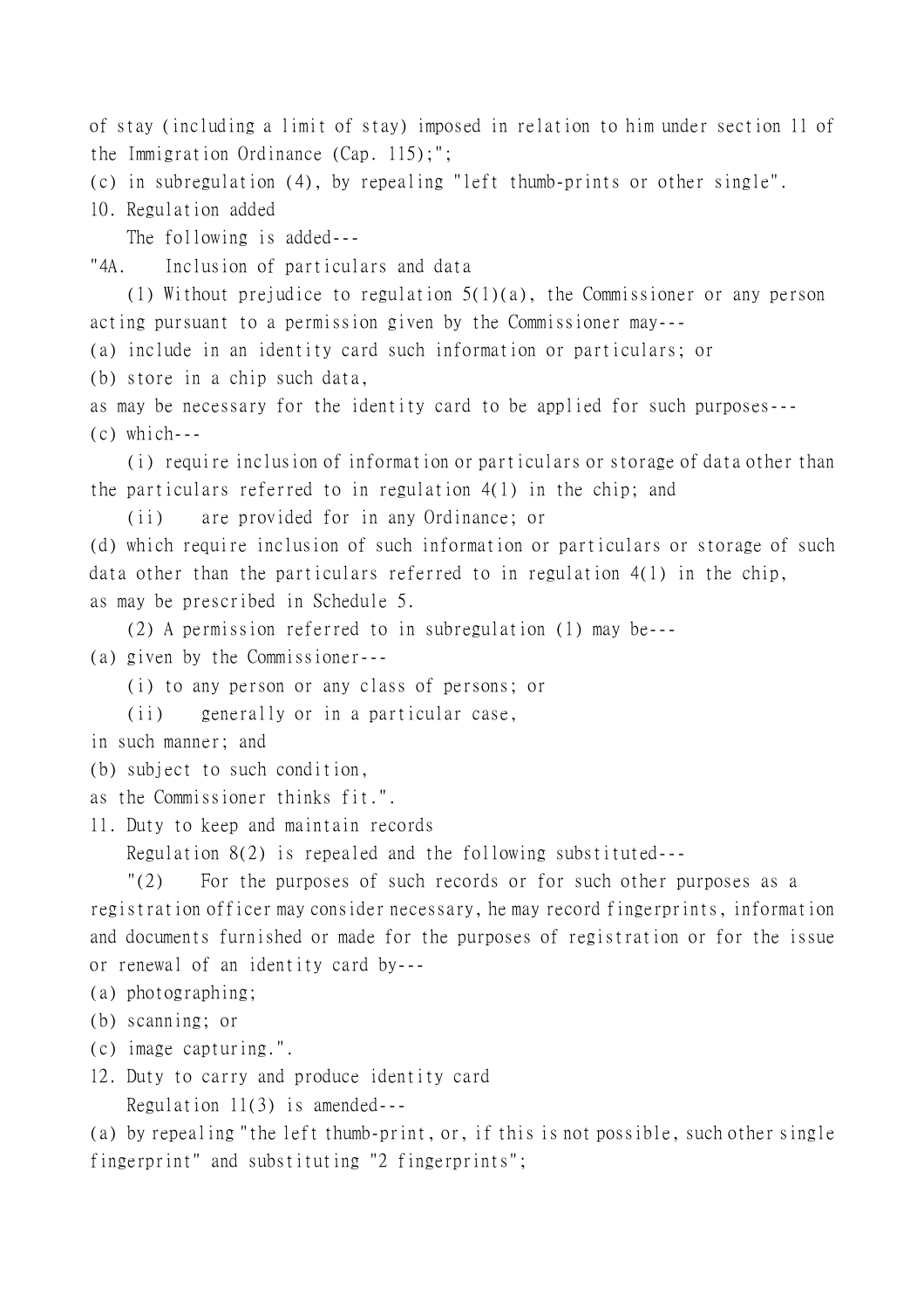(b) by repealing "時印" and substituting "時套";

(c) by repealing "及印" and substituting "及套".

13. Regulation added

The following is added---

"11A. Power to verify identity by

fingerprint match

(1) If a police officer, an officer of the Immigration Department or an authorized person has reason to doubt the identity of any person who holds an identity card, the officer or authorized person may---

(a) require the person to produce his identity card; or

(b) scan the person's thumb-print or other fingerprint and match the same with the template included in the identity card referred to in paragraph 1 of Schedule 1. (2) Any person who, without reasonable excuse---

(a) fails to produce his identity card when required to do so under subregulation

 $(1)(a)$ ; or

(b) fails to allow a police officer, an officer of the Immigration Department or an authorized person to scan his thumb-print or fingerprint under subregulation (1)(b), shall be guilty of an offence and shall be liable to a fine at level 2.

(3) In this regulation, "authorized person" (獲授權㆟士) means any person or member of a class of persons authorized for the purposes of this regulation by the Chief Executive by notice published in the Gazette.

(4) A notice referred to in subregulation (3) is not subsidiary legislation.". 14. Prohibition against making alteration

to identity card

Regulation 12 is amended---

(a) by adding---

"(1A) Any person who, without lawful authority---

(a) stores data in a chip;

(b) adds to, erases, cancels or alters any data stored in a chip; or

(c) renders a chip ineffective,

shall be guilty of an offence.";

(b) in subregulation (2)---

(i) by repealing "the authority of the Commissioner," and substituting "lawful authority or reasonable excuse, uses or";

(ii) by repealing "defaced or"; (c) by adding---

"(2A) Any person who, without lawful authority or reasonable excuse, uses or has in his possession an identity card embodying a chip in respect of which an offence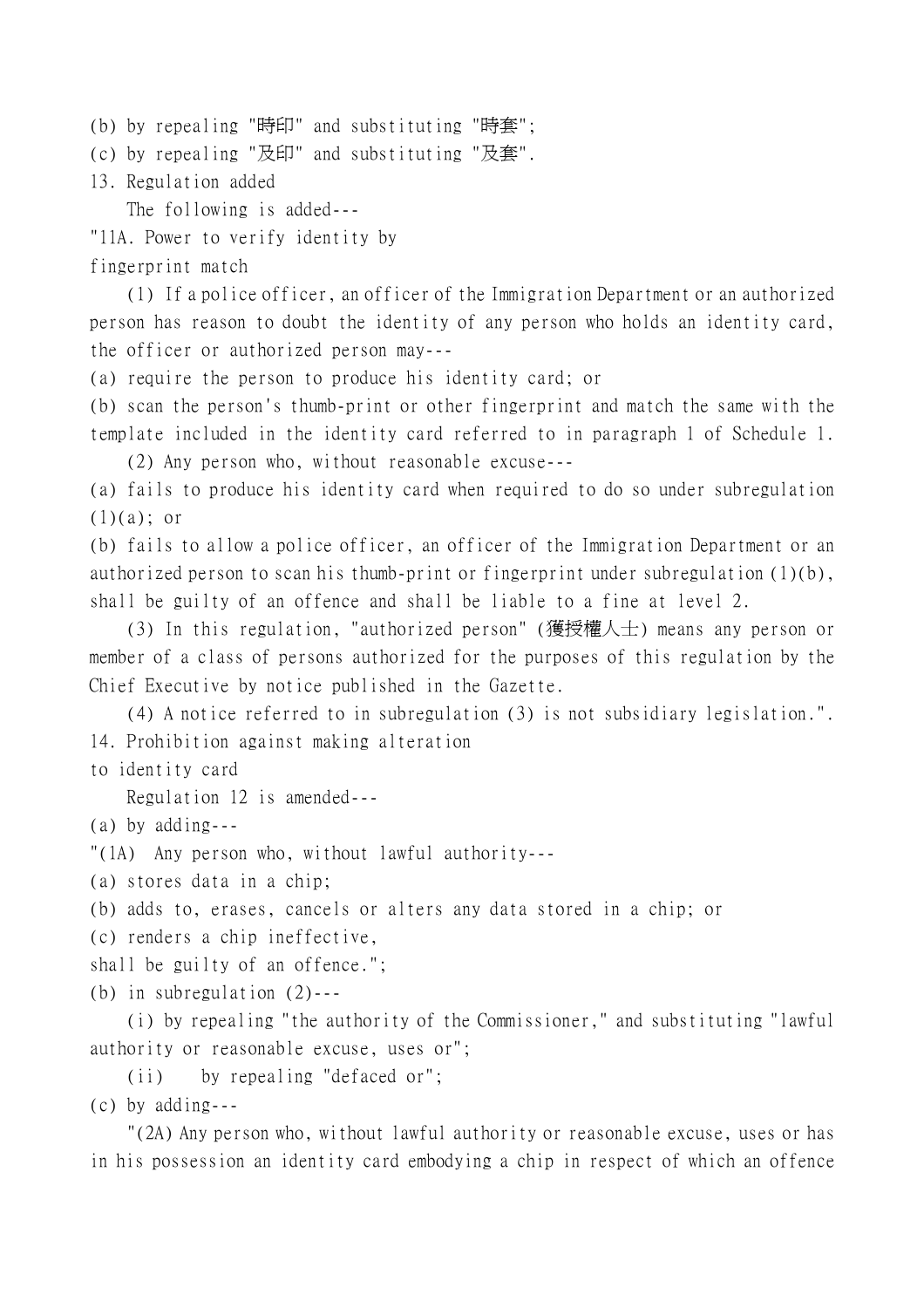under subregulation (1A) has been committed shall be guilty of an offence."; (d) in subregulation (4), by repealing "or (2)" and substituting ", (1A), (2) or  $(2A)$ ". 15. Duty to report corrections Regulation 18(1)(b) is amended by adding "or includes" after "shows". 16. Burden of proof Regulation 21(1) is repealed and the following substituted--- "(1) Subject to regulation 22, the burden of proving the truth of--- (a) the contents of any written application for an identity card; or (b) the contents of the identity card which are particulars furnished under regulation 4(1)(b) by the applicant for the identity card, shall lie on--- (c) the applicant; (d) the person to whom the identity card has been issued; or (e) any other person alleging the truth of such contents.". 17. Power to certify and furnish certified copies Regulation 23 is amended by repealing "facsimile of his left" and substituting "record of his left or right". 18. Duty not to disclose photographs, fingerprints and particulars Regulation 24 is repealed. 19. Savings and transitional Regulation 27 is amended--- (a) in subregulation (1)--- (i) by repealing "the Registration of Persons (Amendment) Regulations 1987 (L.N. 178 of 1987)" and substituting "section 5 of the Registration of Persons (Amendment) Ordinance 2001 ( of 2001)"; (ii) by repealing "those regulations" and substituting "that section"; (b) in subregulation (2)--- (i) by repealing "the commencement of the Registration of Persons (Amendment) Regulations 1987 (L.N. 178 of 1987) may be issued as if those regulations" and substituting "the commencement of section 5 of the Registration of Persons (Amendment) Ordinance 2001 ( of 2001) may be issued as if that section";

(ii) in paragraph (a), by repealing "their commencement" and substituting "the commencement of that section".

20. Contents of Forms of Identity Card

Schedule 1 is amended---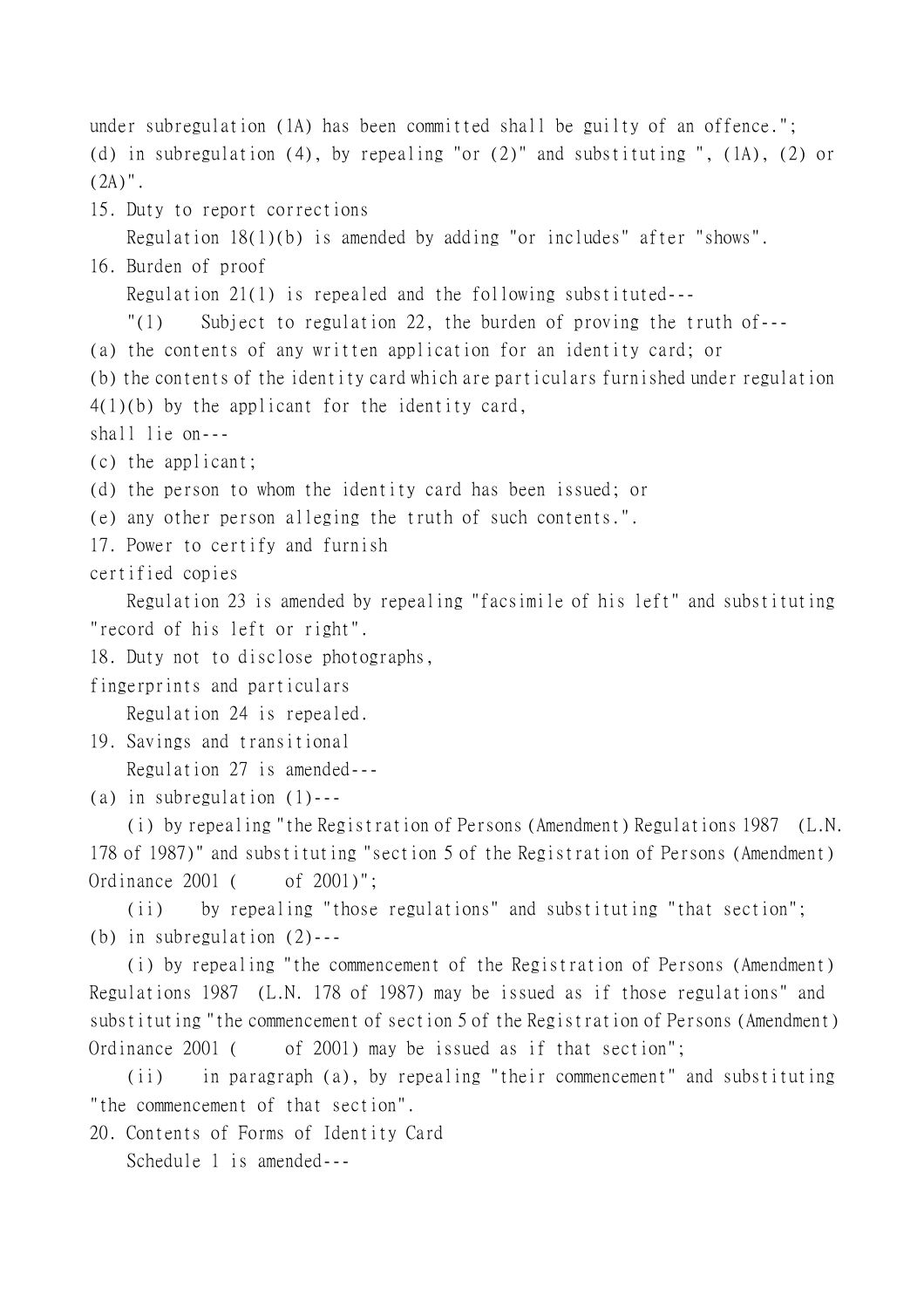(a) by repealing "[reg. 5]" and substituting "[regs. 5 & 11A]";

(b) in paragraph 1---

(i) in subparagraph (f), by repealing "and";

(ii) in subparagraph (g)---

(A) by adding "data," after "such";

(B) by repealing the full stop and substituting "; and";

(iii) by adding---

"(h) in the form of data stored in the chip in the identity card---

(i) template of the applicant's thumb-prints or other fingerprints taken under regulation  $4(1)(a)$ ; and

(ii) (where the applicant does not have a right of abode in Hong Kong) the conditions of stay (including a limit of stay) imposed in relation to him under section 11 of the Immigration Ordinance (Cap. 115).".

21. Schedule 5 added

The following is added---

"SCHEDULE 5 [reg. 4A]

Purposes Referred to in Regulation 4A

1. Storage of a certificate defined in section 2(1) of the Electronic Transactions Ordinance (Cap. 553) issued by the Postmaster General and recognized under section 22 of that Ordinance.".

Consequential Amendments

Specification of Public Offices

22. Schedule amended

The Specification of Public Offices (Cap. 1 sub. leg.) is amended, in the Schedule where the Chief Secretary for Administration is the specified public office, by repealing "Registration of Persons Regulations (Chapter 177 subsidiary legislation), regulation 24." and substituting "Registration of Persons Ordinance (Chapter 177), section 10.".

Immigration Service Ordinance

23. Scheduled Offences

Schedule 2 to the Immigration Service Ordinance (Cap. 331) is amended, in Part I---

(a) in item 1, in columns 2 and 3, by adding---

"section 11 unauthorized handling of particulars";

(b) in item 2, in columns 2 and 3, by repealing---

"regulation 12(4) making alteration to identity card"

and substituting---

"regulation 12(1) making alteration to identity card or documents